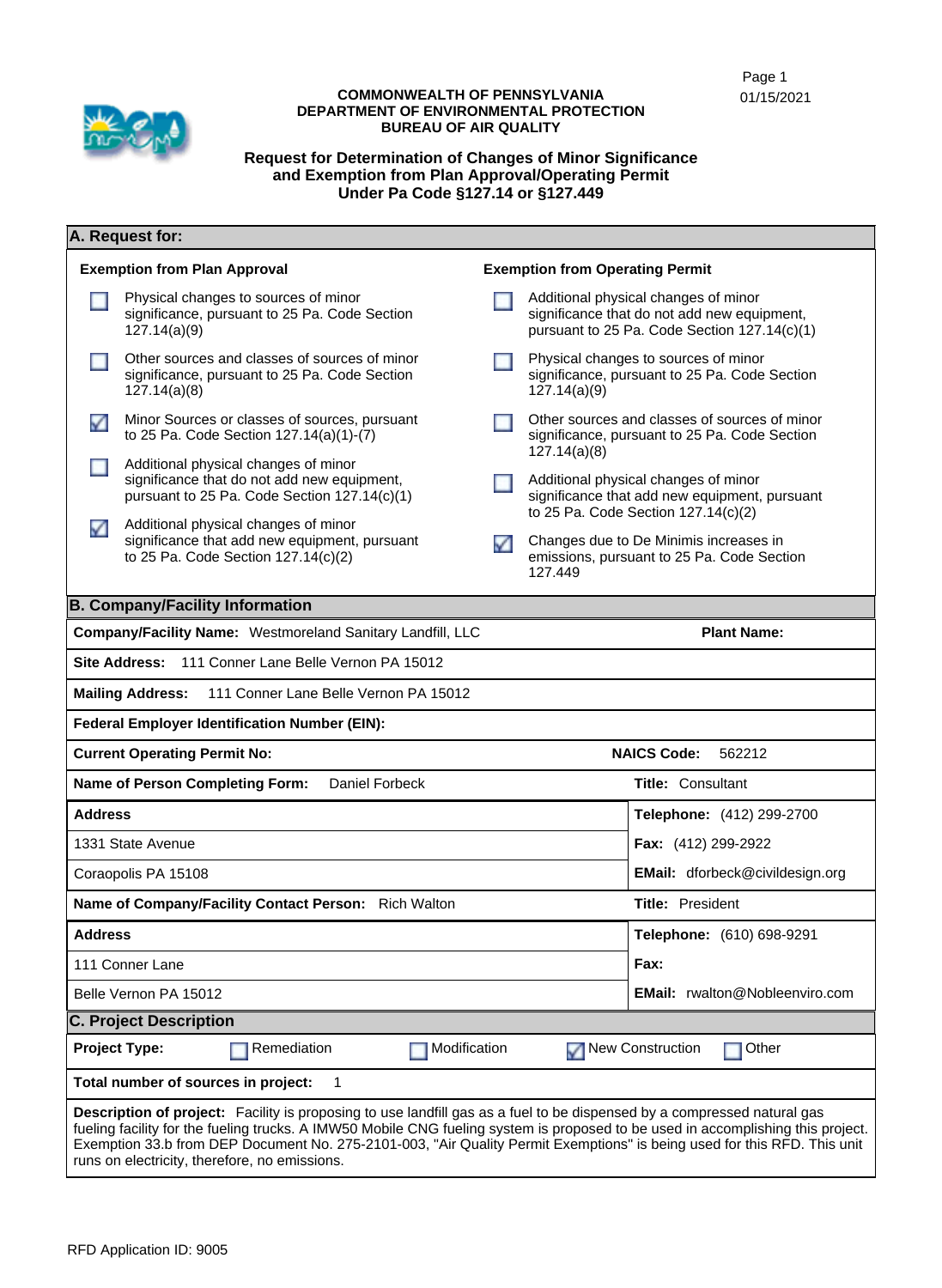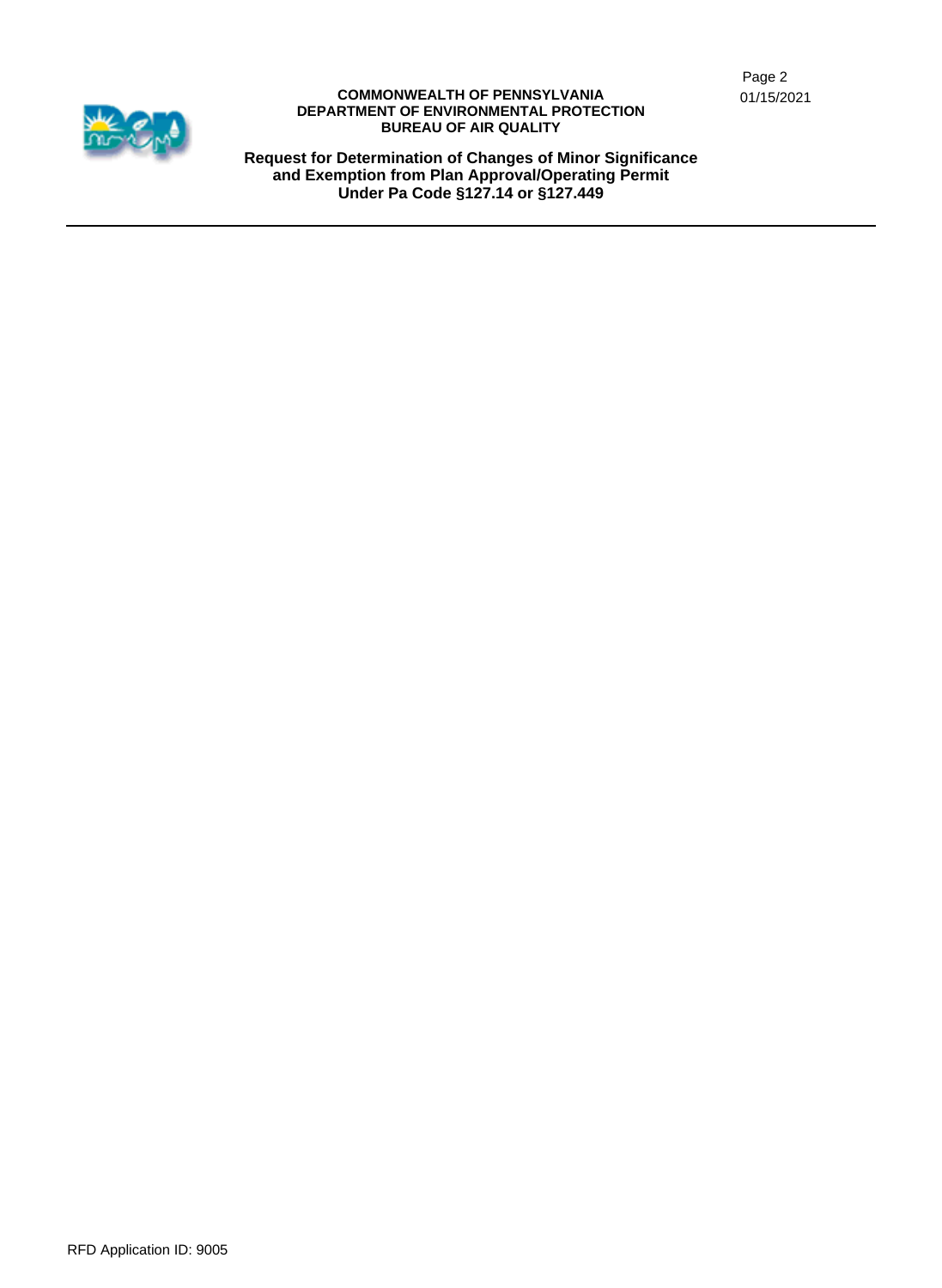

| <b>D. Source Description</b>                                                                                                                                                                                                 |                                  |                              |                                 |  |  |  |  |  |  |
|------------------------------------------------------------------------------------------------------------------------------------------------------------------------------------------------------------------------------|----------------------------------|------------------------------|---------------------------------|--|--|--|--|--|--|
| Source Name: CNG-1-Compressed Natural Gas dispensing mobile unit                                                                                                                                                             |                                  |                              |                                 |  |  |  |  |  |  |
| Source Category: CNG dispensing mobile unit                                                                                                                                                                                  |                                  |                              |                                 |  |  |  |  |  |  |
| Source Location: near LFG plant                                                                                                                                                                                              |                                  |                              |                                 |  |  |  |  |  |  |
| <b>Source Type:</b><br>Stationary<br><b>Portable</b>                                                                                                                                                                         |                                  |                              |                                 |  |  |  |  |  |  |
| Is equipment existing or proposed?                                                                                                                                                                                           | Existing<br>Proposed             |                              |                                 |  |  |  |  |  |  |
| Actual or Planned Date of Installation: 01/15/2021                                                                                                                                                                           |                                  |                              |                                 |  |  |  |  |  |  |
| Municipality: Rostraver<br><b>County: Westmoreland</b>                                                                                                                                                                       |                                  |                              |                                 |  |  |  |  |  |  |
| Source Description: Mobile Compressed Natural Gas (CNG) dispensing unit                                                                                                                                                      |                                  |                              |                                 |  |  |  |  |  |  |
| <b>Pollutant</b>                                                                                                                                                                                                             | <b>Calculation Method</b>        | <b>Emissions</b><br>(lbs/hr) | <b>Emissions</b><br>(tons/year) |  |  |  |  |  |  |
| Particulate                                                                                                                                                                                                                  | AP-42 LATEST AVAILABLE           | 0.0000                       | 0.0000                          |  |  |  |  |  |  |
| <b>PM10</b>                                                                                                                                                                                                                  | AP-42 LATEST AVAILABLE           | 0.0000                       | 0.0000                          |  |  |  |  |  |  |
| PM2.5                                                                                                                                                                                                                        | AP-42 LATEST AVAILABLE           | 0.0000                       | 0.0000                          |  |  |  |  |  |  |
| <b>SOX</b>                                                                                                                                                                                                                   | CO. EFFICIENCY OF CONTROL DEVICE | 0.0000                       | 0.0000                          |  |  |  |  |  |  |
| CO<br>CO. EFFICIENCY OF CONTROL DEVICE                                                                                                                                                                                       |                                  | 0.0000                       | 0.0000                          |  |  |  |  |  |  |
| <b>NOX</b>                                                                                                                                                                                                                   | CO. EFFICIENCY OF CONTROL DEVICE | 0.0000                       | 0.0000                          |  |  |  |  |  |  |
| <b>VOC</b>                                                                                                                                                                                                                   | CO. EFFICIENCY OF CONTROL DEVICE | 0.0000                       | 0.0000                          |  |  |  |  |  |  |
| <b>Hazardous Air Pollutants</b>                                                                                                                                                                                              | CO. EFFICIENCY OF CONTROL DEVICE | 0.0000                       | 0.0000                          |  |  |  |  |  |  |
| Will the construction of this source increase emissions from other sources at this facility?                                                                                                                                 |                                  |                              |                                 |  |  |  |  |  |  |
| Yes<br>$\blacksquare$ No                                                                                                                                                                                                     |                                  |                              |                                 |  |  |  |  |  |  |
| Is the construction or modification of the source subject to 25 Pa. Code, Subchapter E, New Source Review (NSR)<br>requirements or prevention of Significant Deterioration (PSD) of Air Quality regulations at Subchapter D? |                                  |                              |                                 |  |  |  |  |  |  |
| $\blacksquare$ No<br>Yes                                                                                                                                                                                                     |                                  |                              |                                 |  |  |  |  |  |  |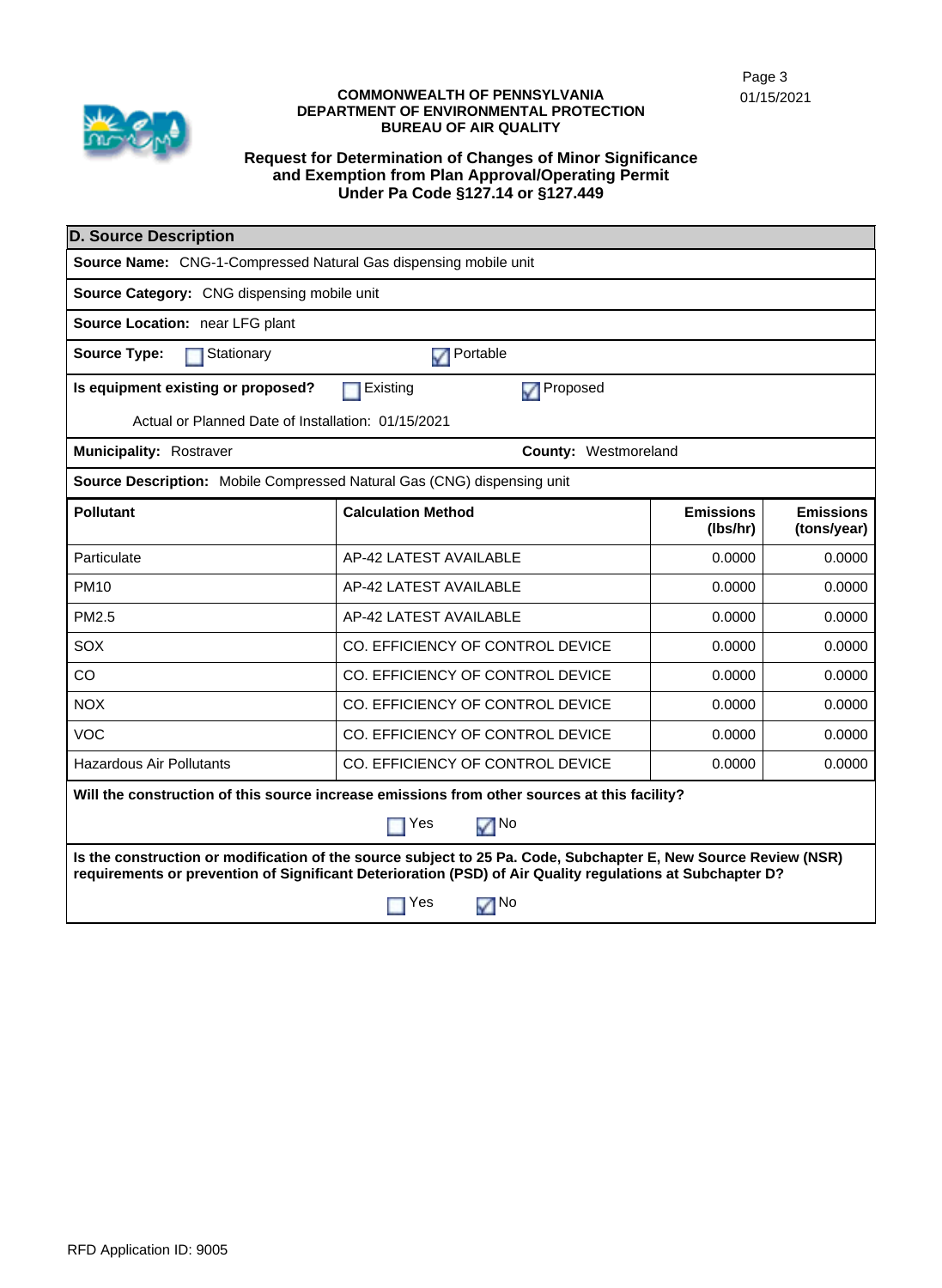

| <b>E. Exemption History</b>                                                                                                                                                                                                                                                      |                                     |                             |            |              |   |  |  |  |  |  |
|----------------------------------------------------------------------------------------------------------------------------------------------------------------------------------------------------------------------------------------------------------------------------------|-------------------------------------|-----------------------------|------------|--------------|---|--|--|--|--|--|
| <b>Source Name</b>                                                                                                                                                                                                                                                               | Date of Installation                | <b>Reason for Exemption</b> |            |              |   |  |  |  |  |  |
|                                                                                                                                                                                                                                                                                  | <b>RFD</b><br><b>Exemption List</b> |                             | De Minimis |              |   |  |  |  |  |  |
|                                                                                                                                                                                                                                                                                  |                                     |                             |            |              |   |  |  |  |  |  |
| <b>F. List of Attached Documents</b>                                                                                                                                                                                                                                             |                                     |                             |            |              |   |  |  |  |  |  |
| <b>Description of Attachment</b>                                                                                                                                                                                                                                                 | Confidential?                       |                             |            |              |   |  |  |  |  |  |
| Manufacturer's information about the CNG Mobile unit                                                                                                                                                                                                                             |                                     |                             |            |              | N |  |  |  |  |  |
| G. Signature of Responsible Official or Authorized Representative                                                                                                                                                                                                                |                                     |                             |            |              |   |  |  |  |  |  |
| I, Daniel Forbeck, certify under penalty of law as provided in 18 Pa. C.S.A. § 4904 and 35 P.S. § 4009(b)(2) that based on<br>information and belief formed after reasonable inquiry, the statements and information contained in this form are true,<br>accurate, and complete. |                                     |                             |            |              |   |  |  |  |  |  |
| Daniel Forbeck                                                                                                                                                                                                                                                                   |                                     | 01/15/2021                  |            | 412-299-2700 |   |  |  |  |  |  |
| <b>Name</b>                                                                                                                                                                                                                                                                      | Date                                | Telephone                   |            |              |   |  |  |  |  |  |
| 1331 State Avenue Coraopolis Pennsylvania 15108                                                                                                                                                                                                                                  | dforbeck@civildesign.org            |                             |            |              |   |  |  |  |  |  |
| <b>Address</b>                                                                                                                                                                                                                                                                   |                                     | <b>Email Address</b>        |            |              |   |  |  |  |  |  |